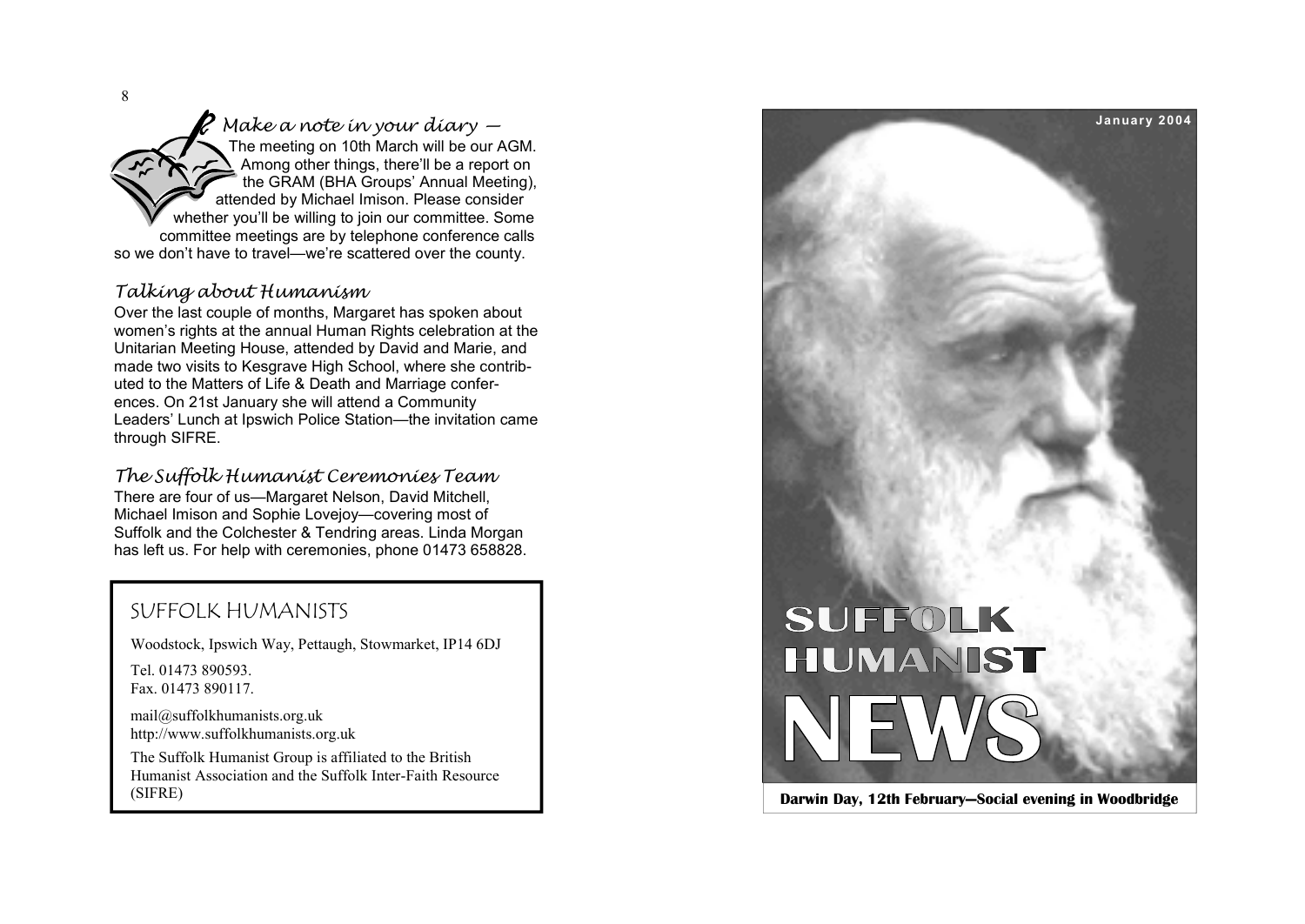### $\mathcal{L}$ **February 12th is Darwin Day...**



... Charles Darwin's birthday. The BHA supports the international campaign for a public holiday on Darwin Day, aiming to achieve the holiday by 12th February 2009, the bi-centen a r y of Darwin's birth.

All o ver the world, secular people will be celebrating the life of this great man on February 12th. For more information, see [http://www.darwinday.org/.](http://www.darwinday.org/)

Unfortunately, the Suffolk Humanists' committee did not get its act together in time to organise any campaigning this year, but we promise to sort ourselves out in time for next year. However, it will be the subject of Mar garet' s BBC Radio Suffolk 'Thought for the Day' on February 10th.

Mea nwhile, we'll be celebrati n g Darwin Da y as if it was a public holiday, by having a social get-together at John and Diana Ball's, 7 Moorfield Road, Woodbridge, or ganised b y Michael Imison. There'll b e a D a rwinian Quiz—with a "Heroes of Atheism" Darwin mug as a prize—and we'll share an Indian take-away. It's proposed that we exercise the little grey cells with a one-off book group (see booklist). If you'd like to read a book b e fore the 1 2th and sh are your opinion on it, pl ease let Michael know ASAP, but by 23rd January please. Phone him o n 01502 7 23624 or 07050 04119 9.

Michael suggests you might like to read "The Life of

time on radio, TV and the press. The end of the twentieth century spawned a whole raft of greatest this or that of the century, and, unsurprisingly, almost all the most popular or best whate ver-it-was cam e fr om the l ast thirty years, because anything earlier was in the dark ages to most of the people expressing an opinion. And it is just an opinion. You cannot sa y that M o zart was greater than Beethoven, or Shakespeare was greater than Goeth e, b ecause it's all so su bje cti ve. I'm a Sibelius tone poem man but that's between me, Sibelius, and the particular orchestra playing the work. I like it but I can't say it's better than anything else. I've never been a Britten fan, but that doesn't make him a bad comp oser. It' s ju st m y opinion.

This theme of having to have an opinion on everything even when you don't know anything about the subject seems endemic. The East Anglian Daily Times recently asked its readers for ideas on how to keep council ta x rises do wn, and it was quite ob vious that most of t he respondent s had no idea what the y were talking about. One admitted as much in an interview a ft er he'd p ut the world to right s of co urse.

That's going to be my New Year resolution: keep quiet unless I know exactly what I'm talking about. I wonder how long I can keep that up. A Happy New Year to e ver yone.



Apologies for the short notice about our gu est spe aker fro m A mnest y at the J anu ary meeting. Those likely to attend were notified by snail mail and email. A report will be in the next newsletter.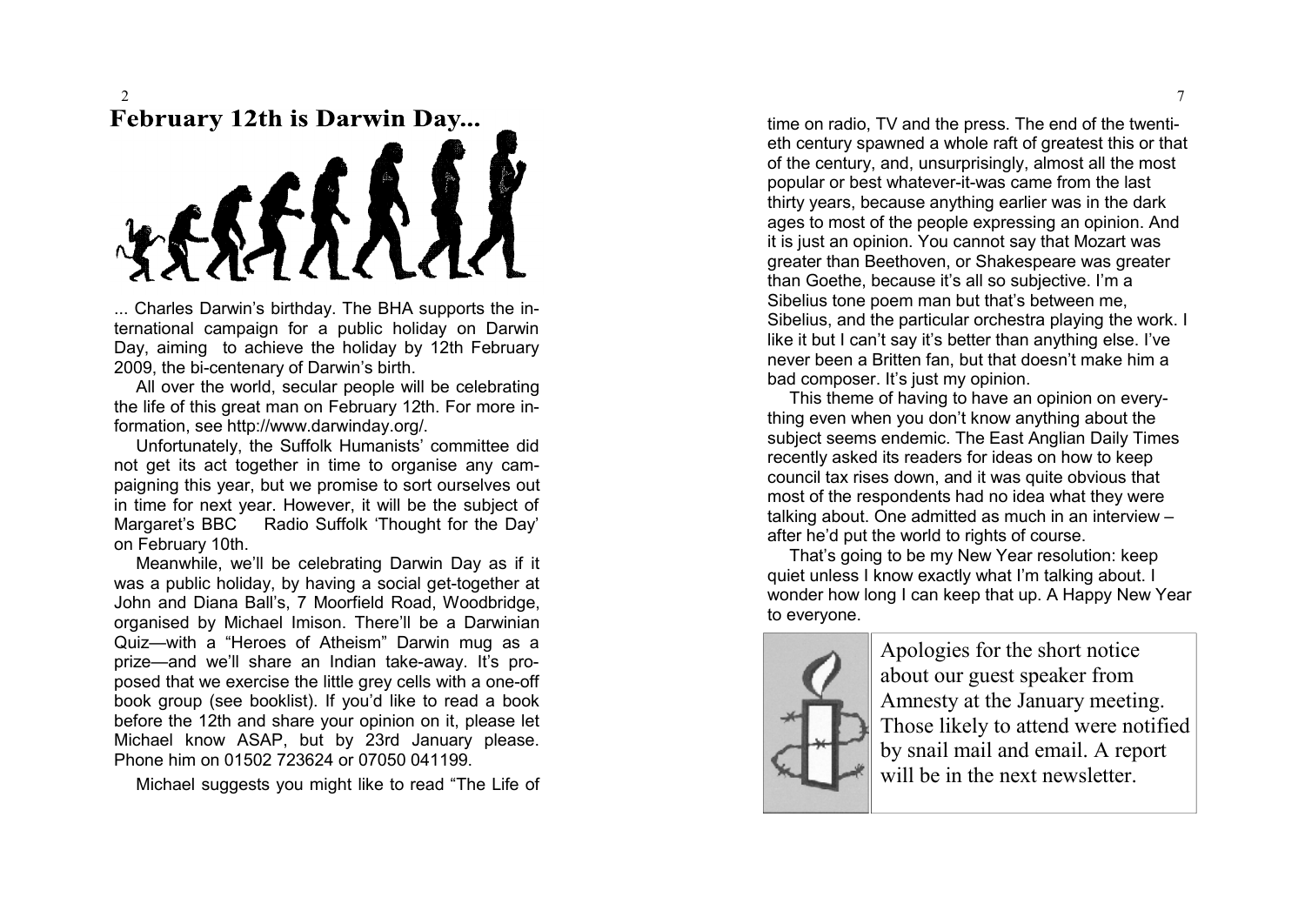6

I was promised a reply from the bishop, but none was forthcoming, though he's sort of apologised to Hanne. However, I've since been reliably informed that Stalin did actuall y describe himself a s a "Humanist", which adds t o th e co nfusion. O w ell. *MN* 

Speaking of apologies, BHA Chairperson Chris Butterworth wrote in the BHA Celebrants' newsletter, Rite Lines, th at she " wishes to apolo gis e f or an y offe nce caused by her article—none was intended." This was in response to my article setting the record straight about the Suffolk Ceremonies team, who do not "free-load" off those in th e BHA net work.

### **A Ne w Humanist V oice on BBC Radio Su ffolk**

Suffolk Humanists' secretary David Mitchell will contribute some "Thoughts for the Day" on Radio Suffolk at about 7.25 am on 27th January, 18th February and 12th March. Margaret's ne xt "Tho u ght s" will be on 20t h January and 10th February.



# **LISTS**

#### *David Mitchell*

I blam e th e Guinness B ook of Record s. Started nearly fifty years ago to settle pub arguments (I well remember as a boy poring over its pages with my friend whose parent s ra n th e Coach and Horse s at Melton), it has spa wned a mo vement obsessed with listing and grading everything from poetry, literature and music to sport; the Nation's favourite tune, poem or novel, or the ten greatest goals in Cup Finals. Find any human activity and someone will be taking a vote on it.

It's a very cheap and apparently popular way to fill

Pi" by Yann Mantel, winner of the Man Booker Prize in 2002. He write s:

My daughter suggested that this was a book that a group of humani sts would enjo y reading and dis cussing. Now I've read it, I think she's right, though, in fact, we don't agree about what the author's objective was in writing it or indeed about what actually happens. It's that sort of a bo ok.

The first chapter contains this passage:

*Then the elderly man said, "I have a story that will make you believe in God".* 

*I* stopped waving my hand but I was suspicious. Was this a Jehovah's Witness knocking at my door? "Does your story take place two thousand years ago in a remote corner of the Roman Em*pire?" I asked.* 

*"No ."* 

*Was h e s ome s ort of M uslim evangelist? "Does it take plac e in seve nth-c entury Arabia ?"* 

*"No, n o. It starts right here in Pondicherry just a*  few years back, and it ends, I am delighted to tell *you, in the very country you come from."* 

*"And it will m ake me believe in God ?"* 

*"Ye s"* 

*"That 's a tall order."* 

"No so tall that you can't reach"

*My waiter appeared. I hesitated for a moment. I ordere d two coffees. We introduced o urselve s. His name wa s Fra ncis Adirubasam y. "Please tell me yo ur st ory, " I said.*